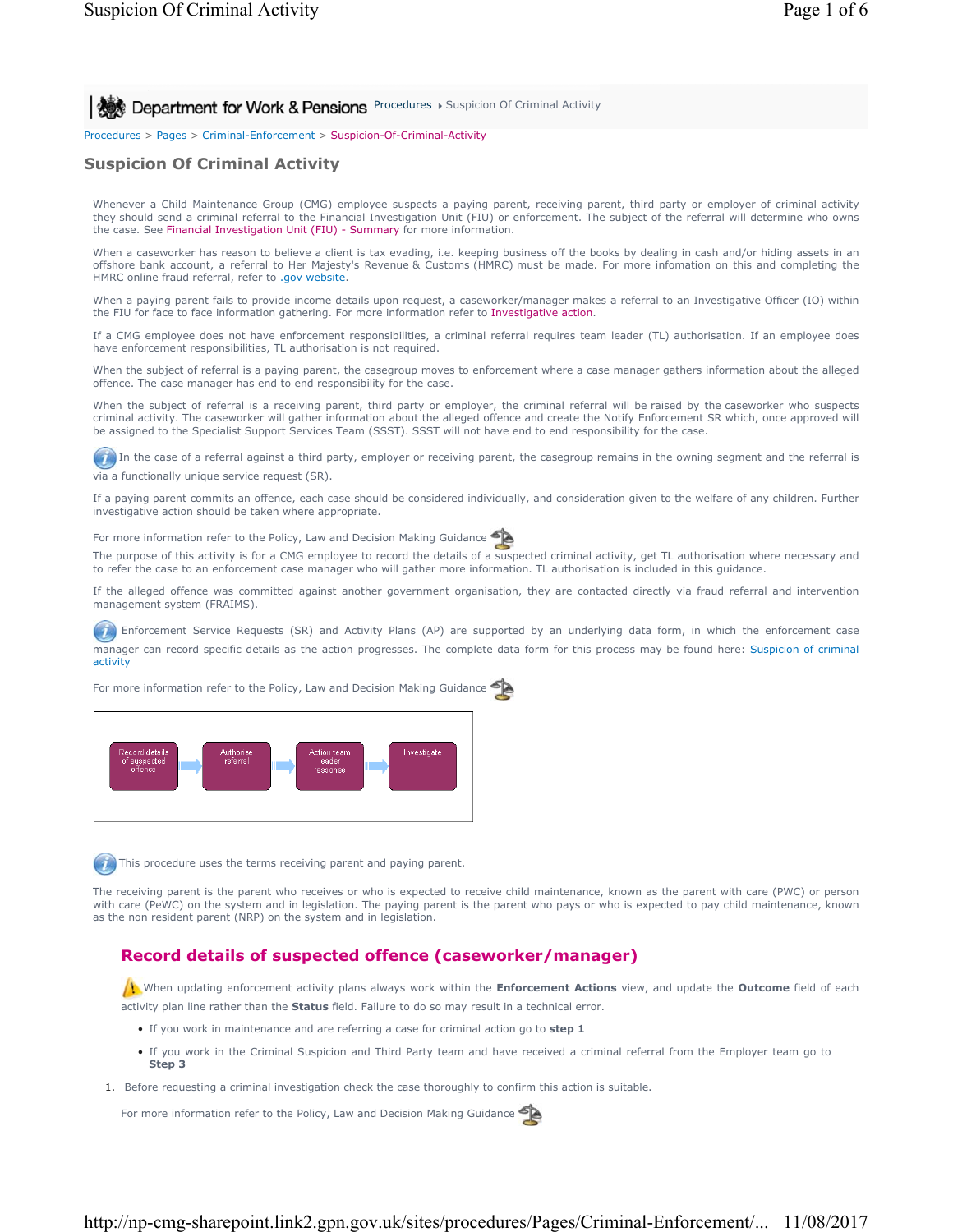$\mathbb{S}$ 

If a paying parent has failed to provide income details upon request, gather this information via an investigative officer before considering a criminal referral. For more information refer to Investigative action.

Where the referral is potential fraud and has been identified as a result of a telephone call, the details of the call must be included as part of the referral. The Team leader of the caseworker who has made/taken the call must access the call and include the Verint reference number in the SR notes, along with details of the call for future reference by the enforcement team. For more information refer to Verint.

If the receiving parent, employer or 3rd party has failed to provide details, proceed to step 2.

Failure to provide information - 14A(3)

Failing to notify a change of address - 14A(3A)

Failure to implement a deduction from earnings order (DEO) - 32(8)

Failure to notify of change of employment – 32(3)

Misrepresentation- knowingly supplying or knowingly allowing false information to be provided - 14A(2)

Obstruction of an inspector - 15(9)

Check whether the party suspected of an alleged criminal activity is currently on the CMS system. If they are not, then create a **Record** for 2. them. For more information refer to Third Party – Set Up. Proceed to **Step 4**.

If the subject of referral is a limited company, create a contact for them using the address from Companies House.

- 3. If you are working in SSST, you may have received an SR from the Employer team with the values:
	- **Process** = **Employer**
	- **Area** = **Enforcement**
	- **Sub area** = **Notify enforcement**

Keep this SR open to return to the employer team once you have completed any other action you may decide to take.

When updating enforcement activity plans always work within the **Enforcement Actions** view, and update the **Outcome** field of each activity plan line rather than the **Status** field. Failure to do so may result in a technical error.

- 4. Once you have confirmed a record exists on the CMS system, create the following service request (SR):
	- **Process = Enforcement**
	- **Area = Referral Alleged Investigation**
	- **Sub Area = (the party suspected of the offence)**
		- NRP
		- PWC
		- Third party
		- Employer
- 5. Associate the Case # with this SR.

If required link the **Referral alleged investigation** SR to the Employer team **Refer to enforcement** SR. Refer to the procedure for CMS System Overview for guidance on Linking SRs.

- 6. Change the SR **Status** to **In Progress**. Update the activity plan.
- 7. Select Update Form/Document in the SR. Record the details of the offence selecting the relevant answers from the drop down menus. Complete the steps in the activity plan.

| <b>Field name</b>                                                                        | Menu options / further information |
|------------------------------------------------------------------------------------------|------------------------------------|
|                                                                                          | Employer<br>Accountant             |
|                                                                                          |                                    |
|                                                                                          | Representative                     |
|                                                                                          | Third party                        |
| <b>Role of sub of ref</b> (The role of the subject of referral) Companies & partnerships |                                    |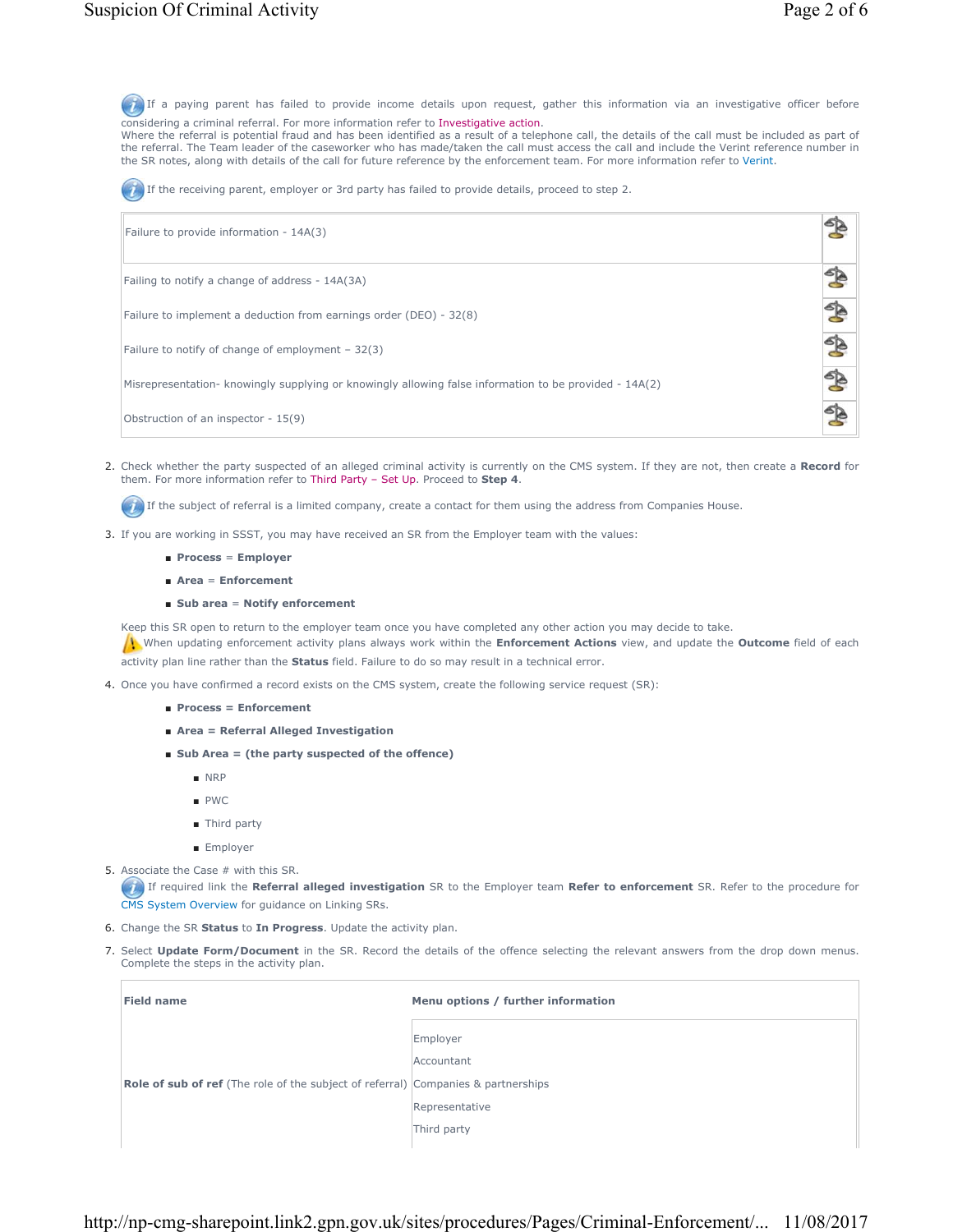|                                                        | <b>PWC</b>                                                                                                                                    |
|--------------------------------------------------------|-----------------------------------------------------------------------------------------------------------------------------------------------|
|                                                        | <b>NRP</b>                                                                                                                                    |
|                                                        |                                                                                                                                               |
| Ref/Alleged Offence Type (The alleged offence<br>type) | Select an offence from the following list:                                                                                                    |
|                                                        | Section 14 (a) 2 (E&W)                                                                                                                        |
|                                                        | Section 14 (a) 2 (Scotland)                                                                                                                   |
|                                                        | Article 16 (a) (2) (NI)                                                                                                                       |
|                                                        | Section 14 (a) 3 (E&W)                                                                                                                        |
|                                                        | Section 14 (a) 3 (Scotland)                                                                                                                   |
|                                                        | Article 16 (a) (3) (NI)                                                                                                                       |
|                                                        | Reg 15 of Child Support Act                                                                                                                   |
|                                                        | Article 17 (9) (NI)                                                                                                                           |
|                                                        | Section 32 (8) (E&W) Employer                                                                                                                 |
|                                                        | Section 32 (8) (E&W) NRP                                                                                                                      |
|                                                        | Section 32 (8) (Scotland) Employer                                                                                                            |
|                                                        | Section 32 (8) (Scotland) NRP                                                                                                                 |
|                                                        | Article 32 (8) (NI) Employer                                                                                                                  |
|                                                        | Article 32 (8) (NI) NRP                                                                                                                       |
|                                                        | Article 17 (4) (NI)                                                                                                                           |
|                                                        | Section 15 (9) (E&W)                                                                                                                          |
|                                                        | Section 15 (9) (Scotland)                                                                                                                     |
|                                                        | Fraud Act 2006 (E&W)                                                                                                                          |
|                                                        | Fraud Act 2006 (NI)                                                                                                                           |
|                                                        | Common Law Fraud (Scotland)                                                                                                                   |
|                                                        | Theft act 1968(E&W)                                                                                                                           |
|                                                        | Common Law Theft Act (Scotland)                                                                                                               |
|                                                        | Theft Act (NI) 1969                                                                                                                           |
|                                                        | Failure to Comm Change of Address                                                                                                             |
|                                                        | Failure to Comm Change in Employment                                                                                                          |
|                                                        |                                                                                                                                               |
|                                                        | Only complete this field if the alleged offence is against the CMG                                                                            |
|                                                        |                                                                                                                                               |
|                                                        | The answer you select can be changed later on by an enforcement case<br>manager if they identify that a different offence has been committed. |
|                                                        |                                                                                                                                               |
| <b>Civil action in Progress?</b>                       | YES, NO or N/A                                                                                                                                |
|                                                        |                                                                                                                                               |
|                                                        | Check if any civil action is in progress by viewing the SRs in the Contact<br><b>Summary</b> screen                                           |
| Sub ref based jurisdict (The jurisdiction of the       |                                                                                                                                               |
| subject of referral)                                   | England and Wales                                                                                                                             |
|                                                        | Northern Ireland                                                                                                                              |
|                                                        | Scotland                                                                                                                                      |
| <b>Referral Authorised?</b>                            | YES or NO                                                                                                                                     |
|                                                        | If you are a TL authorising a criminal referral, record your decision here.                                                                   |
|                                                        | When a case is already in enforcement, TL authorisation is not required.                                                                      |
|                                                        |                                                                                                                                               |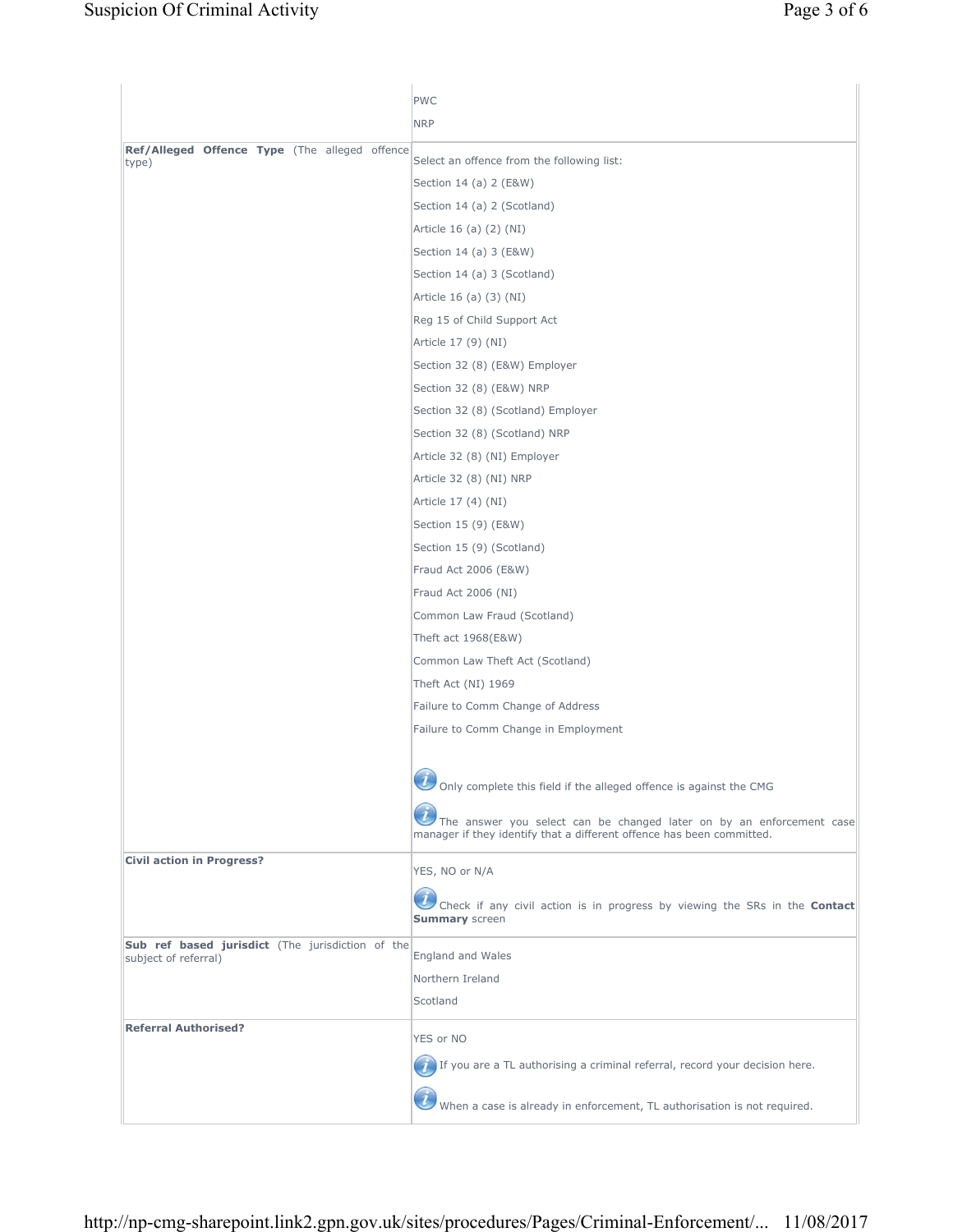|                                                           | YES, NO or N/A                                                                                                                         |
|-----------------------------------------------------------|----------------------------------------------------------------------------------------------------------------------------------------|
|                                                           | For paying parent related offences. Record if the paying parent is avoiding<br>payment.                                                |
| <b>NRP</b> avoiding payment                               | Select:                                                                                                                                |
|                                                           | ■ Yes - where the suspected offence is detrimental to payments or welfare<br>of the child. For example, withholding income information |
|                                                           | • No - where the suspected offence would not affect the payments. For<br>example, failure to notify a change of address                |
| Alleged offence date (The date of the alleged<br>offence) | Date: DD/MM/YYYY                                                                                                                       |
| <b>Investigation closed date</b>                          | Date: DD/MM/YYYY                                                                                                                       |
|                                                           | This field will be completed later on by an enforcement case manager.                                                                  |
| <b>Offence against org</b> (The organisation that the CMG |                                                                                                                                        |
| alleged offence has been committed against)               | Other Government body                                                                                                                  |

- 8. Record the details of the offence in the **SR Notes**, including any action taken to prepare the case for an investigation. If there is any relevant evidence, attach this to the SR.
- 9. Update the Activity Plan to record whether the offence was committed against the CMG.

If the offence committed is against:

- CMG refer to steps 10-11
- Other government organisation refer to **steps 12-14**
- 10. For offences against the CMG, update the activity plan to confirm whether the case is already with enforcement.
	- Case with enforcement: go to **step 23** or 27 depending on the subject of referral
	- Case not with enforcement: update the activity plan accordingly, followed by Ctrl+S. Update the SR Status to Pending approval and the **Sub Status** to **Pending approval - TL**. This prompts the system to send an authorisation request to your team leader

 If the case is already with enforcement go to **step 23** for receiving parent, third party or employer investigation. Go to **step 27** for paying parent investigation.

- 11. If TL authorisation is needed they must complete steps 15 and 16. When you receive a response, or if authorisation is not needed (i.e. if the SR sits with the enforcement team already) go to **step 23**.
- 12. Where an offence is committed against another government organisation notify them of the suspected offence by:
	- Fraud referral and intervention management system (FRAIMS) use the icon on your desktop
	- Telephone where the government organisation is not contactable using the FRAIMS interface
- 13. The activity plan will ask you to confirm if the case is in Northern Ireland. Select **Not Applicable** as this information is not required.
- 14. Once all the activity plan steps are completed **close** the SR to complete this process.

### **Authorise referral - (Team leader)**

If case not already in enforcement.

- 15. Go to your inbox view and open the Referral Alleged Investigation SR created by the caseworker. View the caseworker Notes and decide whether:
	- The case is suitable for criminal action
	- Enough information has been recorded

 Ensure that the SR was raised correctly. Refer to **steps 1** and **6** for further information on what caseworker action is required. If the referral is potential fraud and has been identified as a result of a telephone call, include the Verint reference number in the SR notes, along with details of the call for future reference by the enforcement team. Please refer to the procedure for Verint for further information.

16. Update the activity plan to confirm whether you have approved the referral. If you are not approving the referral, record your reasons in the **Notes**. Include any follow up action you require the caseworker to take.

### **Action team leader response (caseworker)**

17. Check if the referral is authorised and view any supporting **Notes** recorded in the SR.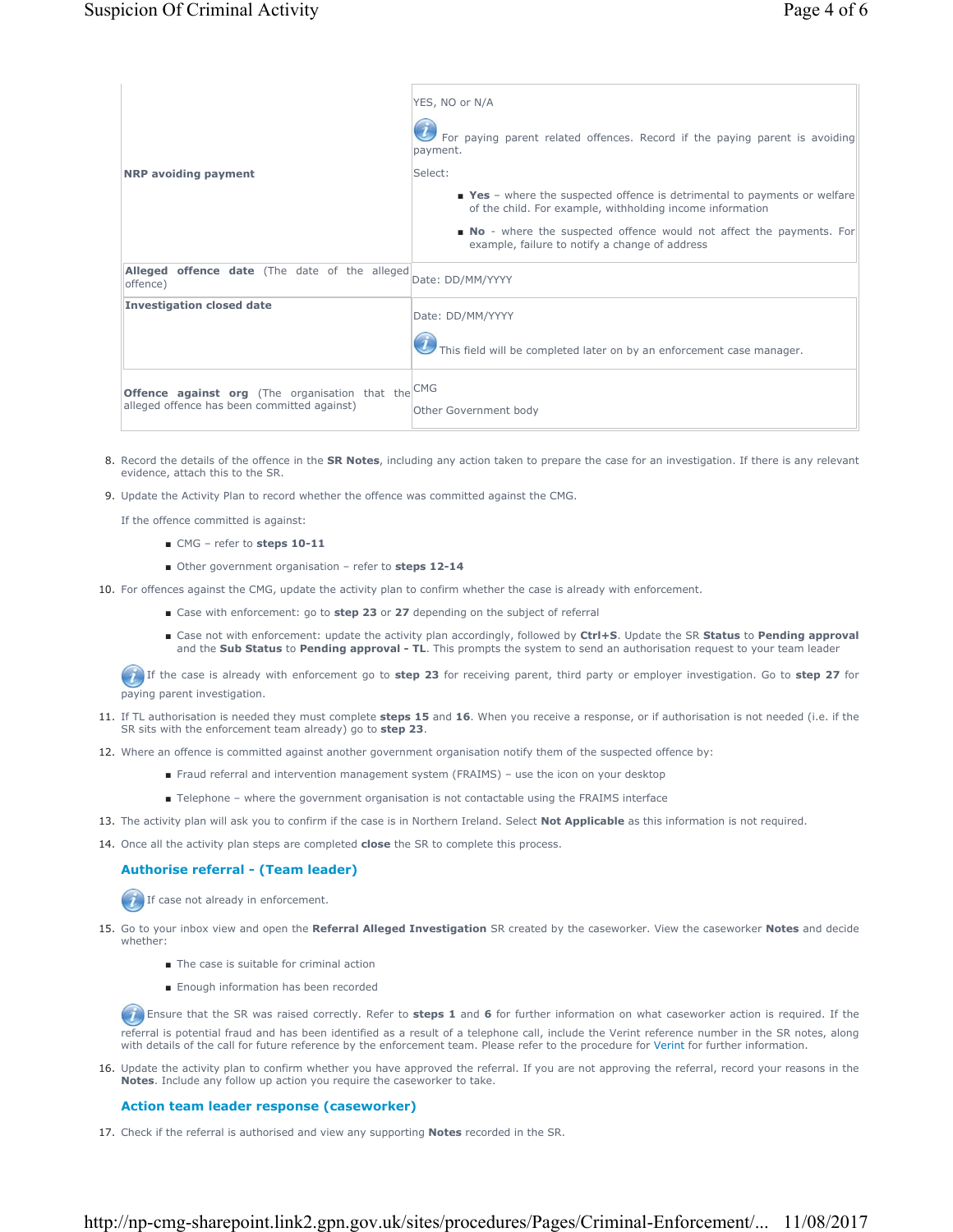18. If the referral is authorised, go to the relevant steps depending on the subject of referral.

| Investigate receiving parent / third party / employer | Step 22        |
|-------------------------------------------------------|----------------|
| Investigate paying parent                             | Steps 27 to 32 |

- 19. If the referral is not authorised, carry out any further action recommended by your team leader. Update the activity plan to confirm if reauthorisation is required:
	- **Reauthorisation required:** where the case is suitable for criminal action but your TL has asked for more information
	- **Reauthorisation not required**: where the case is not suitable for criminal action
- 20. Where reauthorisation is required gather the information you need and update the SR. Then resubmit the referral for TL approval. Go back to **Step 17** once this has been completed.
- 21. Where reauthorisation is not required **Close** the SR to complete this process.

### **Investigate**

### **Investigate receiving parent, third party or employer (caseworker/manager)**

22. Set the SR **Status** to **Pending assignment**. The **Referral Alleged Investigation** SR is sent to SSST who complete **steps 23** to **26**.

### **Investigate receiving parent, third party or employer**

- 23. Open the Referral Alleged Investigation SR and complete the remaining steps in the Activity Plan. View the details of the alleged offence that were recorded by the instigating caseworker/manager.
- 24. Record the alleged offence in the Reason field at step one of the activity plan (Create Criminal Work Item) and in the Outcome field select the relevant option from the following:
	- Failure to notify commission
	- Failure to comply with request
	- Employment change failure
	- Provision of false info
	- Failure to comply with DEO

Do not select the option **No Info Provided**. This option is used exclusively for paying parent criminal referrals.

25. Once you have completed line 1 of the activity plan select Ctrl+S and the CMS System will generate a Review Criminal Evidence SR for the chosen offence at this point. Copy the SR note from the **Enforcement-Referral alleged investigation** SR into the **Review Criminal Evidence** SR and change the status of the SR to **Pending Assignment** to enable the SSST team to action. For more information refer to Criminal Action - Decide.

 $\bullet$  The reason code and notes must be completed in the activity plan otherwise you can not complete all of the activities and process the **Referral Alleged Investigation** SR.

26. The Referral Alleged Investigation SR remains open until the child Review Criminal Evidence SR generated in step 25 has been completed.

### **Investigate paying parent (caseworker/manager)**

- 27. The enforcement team take ownership of the case while a paying parent investigation is completed.
- 28. Once TL approval is granted or where the case is already in enforcement update the SR **Sub Status** to In progress.

At this point your team leader will need to pull the case into their work queue, access the Referral Alleged Investigation SR, update the **SCA Authorise** activity plan and return the case to you. This has to be completed manually as there is no **Send for Approval** option at this point.

- 29. Once the action is approved select the Update Form / Document button to access the Enforce Form. Update the field for Referral **Authorised**.
- 30. Navigate to the SCA Decide Crim Action, an activity plan will generate. Update the Reason field and the Outcome field, for paying parent referrals always select the **No info provided** option in the **Outcome** field. This will prompt the CMS System to generate an SR for **Review Criminal Evidence.**
- 31. Open the **Review Criminal Evidence** SR and record paying parent in the **Source** field. Then exit the SR.

 $(\cdot)$  This action is required to ensure that the investigation is routed to the relevant case manager.

32. Close the Referral Alleged Investigation SR to complete this process. Once the SR is closed, the Review Criminal Evidence SR is routed to the enforcement team who will take ownership of the case and investigate the alleged offence.

33. Remove the Lock Assignment flag.

References to CMG are to be read as NICMS for Northern Ireland (NI)